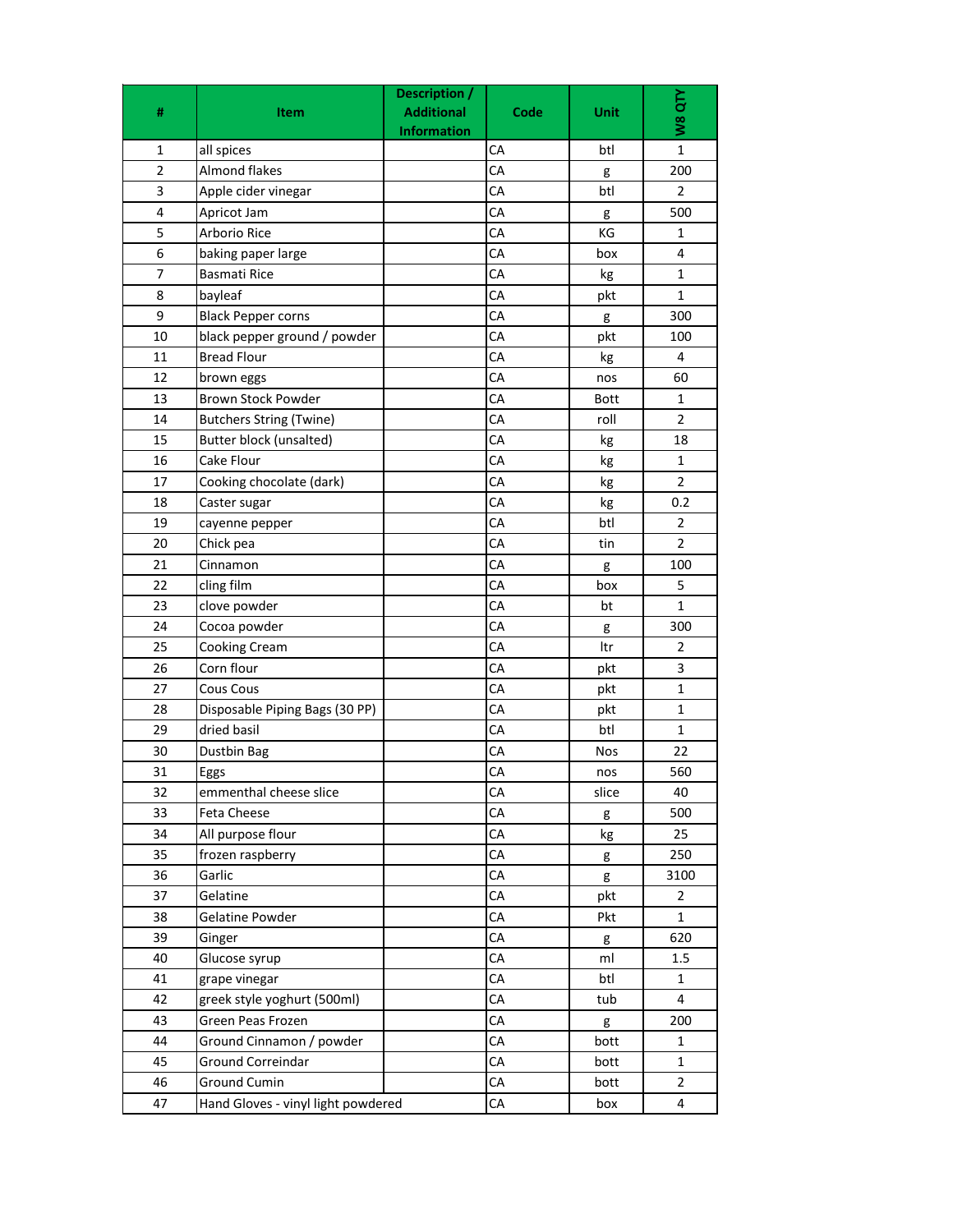| 48 | Honey                          |               | CA | <b>Btl</b> | 2              |
|----|--------------------------------|---------------|----|------------|----------------|
| 49 | knorr demi glace               |               | CA | pkt        | 240            |
| 50 | Lemon juice                    |               | CA | ml         | 100            |
| 51 | Mama Lemon                     |               | CA | bott       | 7              |
| 52 | Milk (Full Cream)              | <b>LACNOR</b> | CA | ltr        | 10             |
| 53 | mushroom button                |               | CA | g          | 600            |
| 54 | Olive Oil                      |               | CA | Itr        | 3              |
| 55 | oregano dried                  |               | CA | g          | 1              |
| 56 | oregano powder                 |               | CA | btl        | 1              |
| 57 | parmesan cheese block          |               | CA | g          | 500            |
| 58 | Peeled Tomato                  |               | CA | tin        | $\overline{2}$ |
| 59 | pine nuts                      |               | CA | g          | 100            |
| 60 | Puff Pastry                    |               | CA | g          | 0.3            |
| 61 | Pumpkin seeds                  |               | CA | g          | 300            |
| 62 | Raisin                         |               | CA | g          | 700            |
| 63 | raspberry puree                |               | CA | g          | 1000           |
| 64 | Red grape Vinegar              |               | CA | btl        | 1              |
| 65 | rice vinegar                   |               | CA | btl        | 1              |
| 66 | Salt                           |               | CA | pkt        | 13             |
| 67 | Sesame Seeds White             |               | CA | g          | 200            |
| 68 | Sour Cream                     |               | CA | Г          | 600            |
| 69 | Soy sauce, light               |               | CA | btl        | 1              |
| 70 | Sponge with Scrub              |               | CA | <b>Nos</b> | 15             |
| 71 | sugar                          |               | CA | kg         | 24             |
| 72 | sun dried tomatoes             |               | CA | g          | 600            |
| 73 | Tahina /Tahini                 |               | CA | Can        | 1              |
| 74 | tomato paste                   |               | CA | tin        | 3              |
| 75 | tumeric powder                 |               | СA | btl        | 1              |
| 76 | vanilla essence                |               | CA | btl        | 4              |
| 77 | vanilla pod                    |               | CA | pkt        | $\mathbf 1$    |
| 78 | Vegetable oil                  |               | CA | ltr        | $\overline{2}$ |
| 79 | Vegetable shortening           |               | CA | kg         | 500            |
| 80 | whipping cream (elle and vire) |               | CA | ltr        | 7              |
| 81 | whipping cream (lactofil)      |               | CA | ltr        | 1              |
| 82 | White bread crumbs             |               | СA | pkt        | 600            |
| 83 | White wine vinegar             |               | CA | ltr        | 0.5            |
| 84 | Yeast                          |               | СA | g          | 500            |
| 85 | Yoghurt                        |               | СA | g          | 500            |
| 86 | Aluminum Foil Roll Large       |               | CA | box        | $\overline{2}$ |
| 87 | Light corn syrup               | 0.5 L Btl     | CA | ml         | 0.5            |
| 88 | <b>Condensed Milk</b>          |               | CA | nos        | 5              |
| 89 | Potato flour                   |               | СA | g          | 100            |
| 90 | Vegetable Fat                  |               | СA | g          | 250            |
| 91 | Onion powder                   |               | CA | btl        | $\mathbf{1}$   |
| 92 | Grated Cheese (Frozen)         | cheddar       | СA | g          | 200            |
| 93 | Sesame oil                     |               | CA | btl        | 1              |
| 94 | Thai chili sauce               |               | СA | btl        | 1              |
| 95 | Rice Wild                      |               | CA | kg         | $\mathbf{1}$   |
| 96 | Rice Long grain                |               | CA | kg         | $\overline{2}$ |
| 97 | Fennel powder                  |               | CA | g          | 100            |